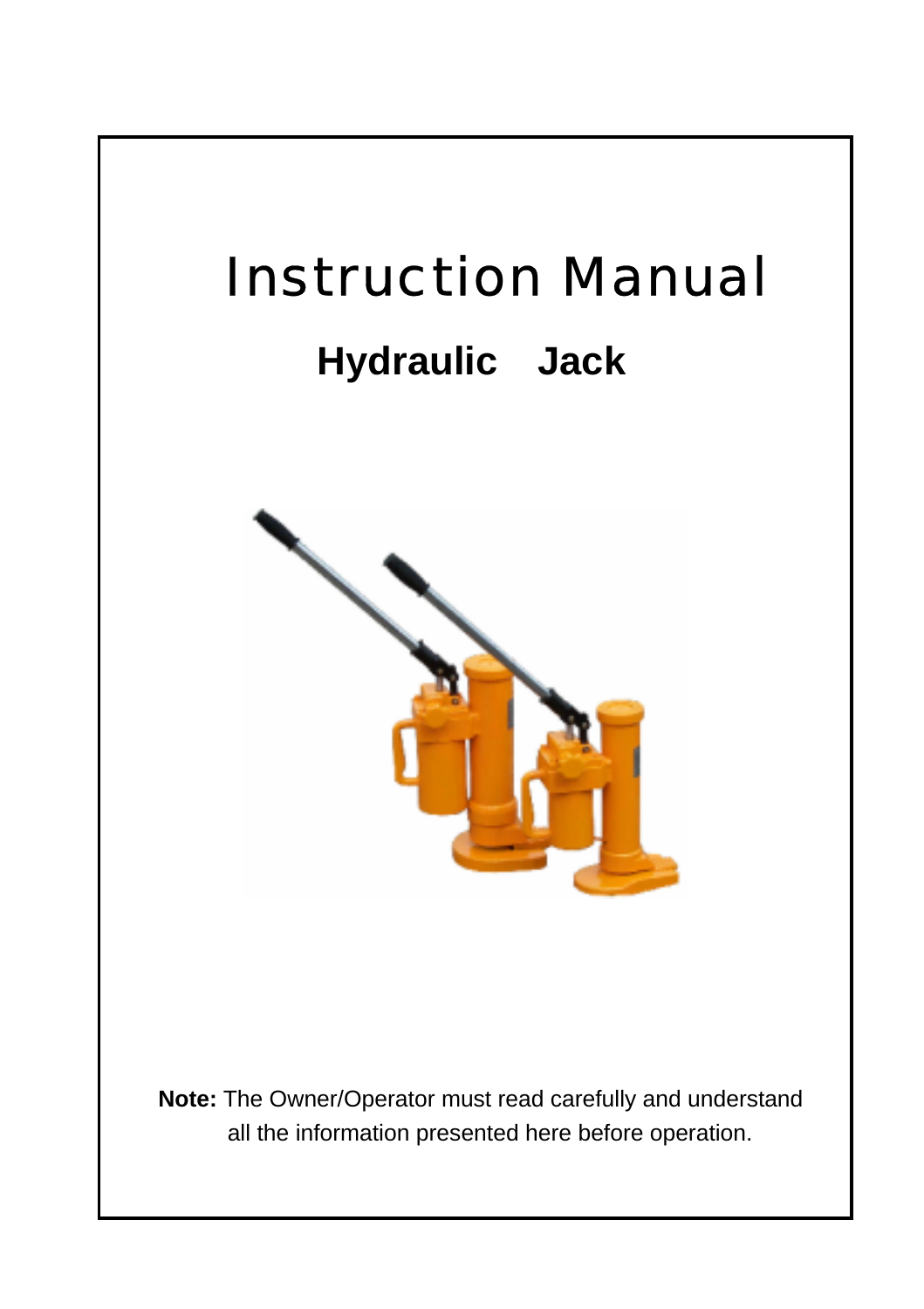# **Contents**

| 1              |                                     |                     |   |  |  |  |
|----------------|-------------------------------------|---------------------|---|--|--|--|
| $\overline{2}$ |                                     |                     |   |  |  |  |
| 3              |                                     |                     |   |  |  |  |
|                | 3.1                                 |                     | 3 |  |  |  |
|                | 3.2                                 |                     | 3 |  |  |  |
| 4              |                                     |                     | 3 |  |  |  |
| 5              |                                     |                     | 4 |  |  |  |
|                | 5.1                                 |                     | 4 |  |  |  |
|                | 5.2                                 | Method of operating | 4 |  |  |  |
|                | 5.3                                 | Safety standard     | 5 |  |  |  |
| 6              |                                     |                     | 7 |  |  |  |
| 7              |                                     |                     |   |  |  |  |
| 8              |                                     |                     |   |  |  |  |
| 9              |                                     |                     |   |  |  |  |
| 10             | Constructional detail of part<br>10 |                     |   |  |  |  |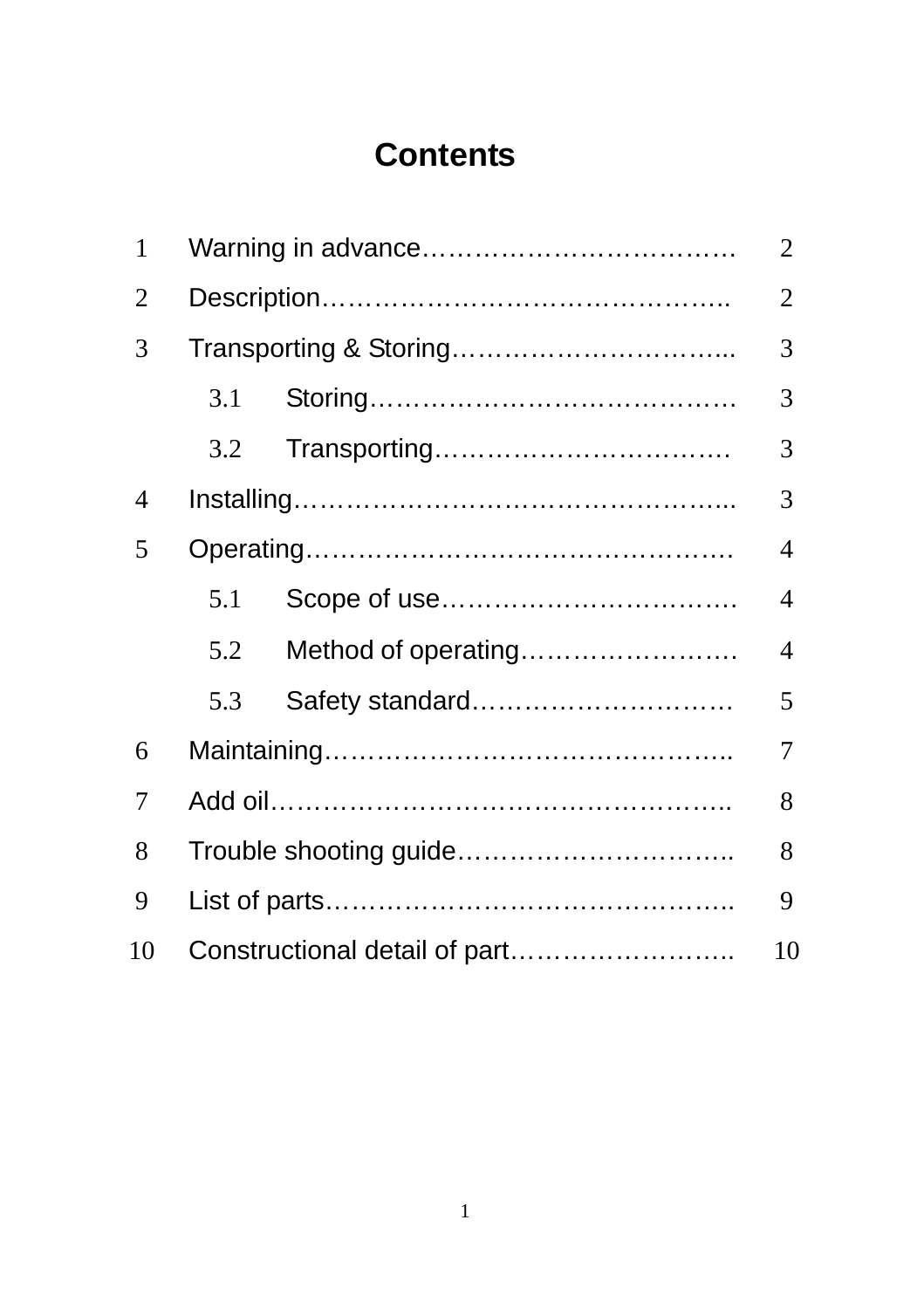THANK YOU VERY MUCH FOR CHOOSING OUR HYDRAULIC JACK. FOR YOUR SAFETY AND CORRECT OPERATION, PLEASE CAREFULLY READ THE MANUAL BEFORE USE.

**NOTE:** All of the information reported herein is based on data available at the time of printing. The factory reserves the right to modify its own products at any time without notice or incurring in any sanction. Please verify with the factory for possible updates.

#### **1. WARNING IN ADVANCE**

- 1.1 This jack shall be operated only by those peoples of profession, with skills, and of educated.
- 1.2 The use of this jack should follow every important points described in this manual, otherwise the injure of operators or damage of articles during use of this jack might be happened because of negligence.
- 1.3 Before jack-operating, operator should check and confirm that the jack is in good state.
- 1.4 The original manufacturer has no responsibility to the change of jack's mechanical property caused by maintaining of the third party without any written permission from manufacturer except repairing by the manufacturer or his agency.

#### **2. DESCRIPTION**

This package includes one jack, one spare parts bag and one this manual.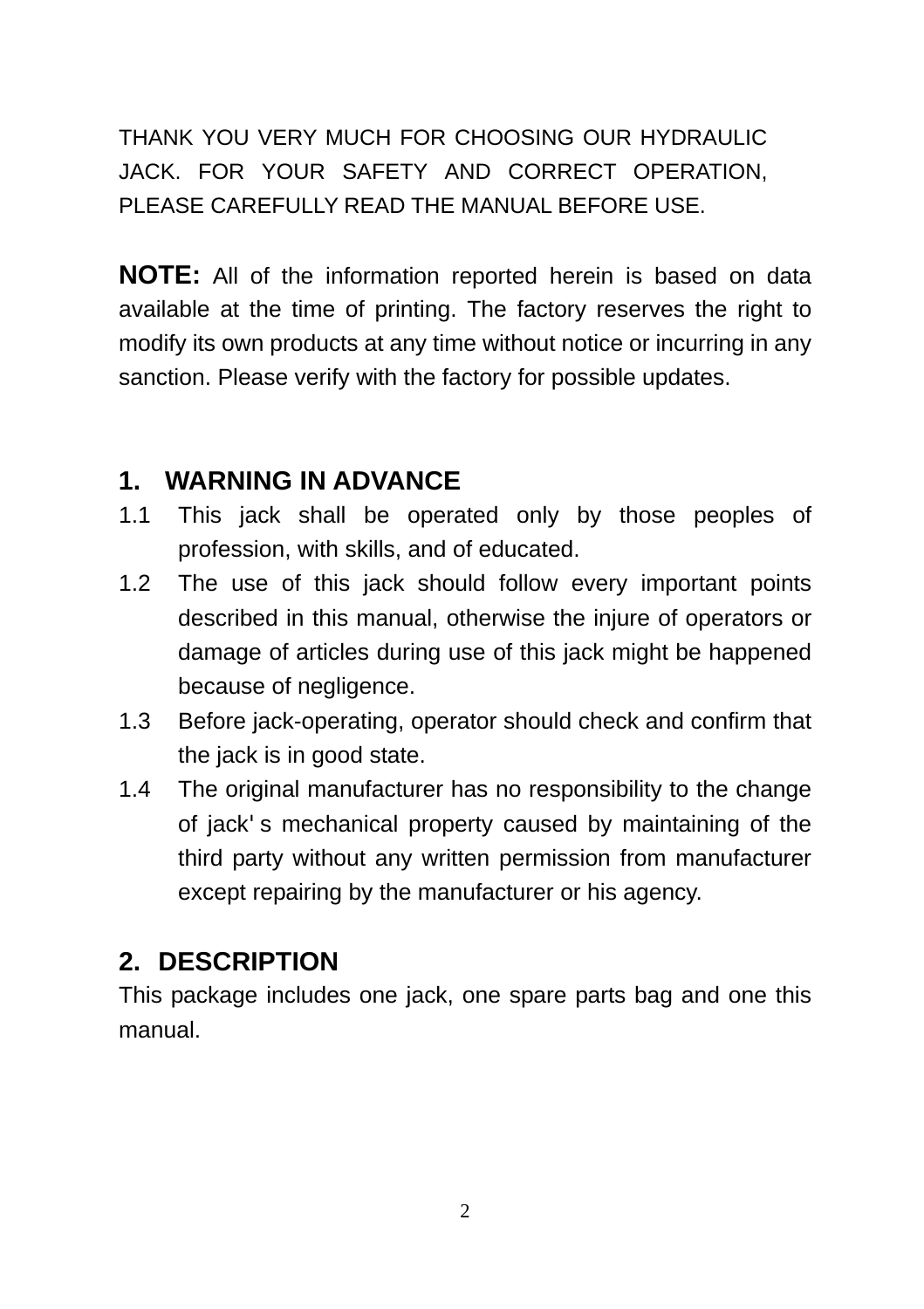| <b>Model</b>                    |             | <b>HM50</b> | <b>HM100</b> |            |              |  |
|---------------------------------|-------------|-------------|--------------|------------|--------------|--|
| Loading<br>(ton)                |             |             | 5ton         | 10ton      |              |  |
| Lifting height                  | (mm)        |             | 205          | 230        |              |  |
| Min.height / tooth (mm)         |             | 25          |              | 30         |              |  |
| Min. height / head (mm)         |             | 368         | 420          |            |              |  |
| Load on the operating<br>handle | 380         |             | 400          |            |              |  |
| (N)<br>Net weight<br>(kg)       |             | 25          |              | 35         |              |  |
| Reduced speed                   |             | adjustable  |              | adjustable |              |  |
| Temperature of use              |             | $-20C$ °    | $+50C^\circ$ | $-20C$ °   | $+50C^\circ$ |  |
| Packing size                    | 360x190x430 |             | 380x220x510  |            |              |  |

### **3. TRANSPORTING & STORING**

#### **3.1 Storing**

Keeping the folded jack in dry place.

#### **3.2 Transporting**

The operating handle (02) is just for operating the jack. When transporting the jack, it can not be dropped or be thrown because it may cause the piston of it damaged, and the pump of it might be spoiled. Therefore, the jack should be fixed before transporting to avoid it being shocked by other objects.

### **4. INSTALLMENT**

The installing of jack is very simple .The only thing you should follow is to insert the operating handle (02) to the socket (04) and screw it tightly in clockwise direction.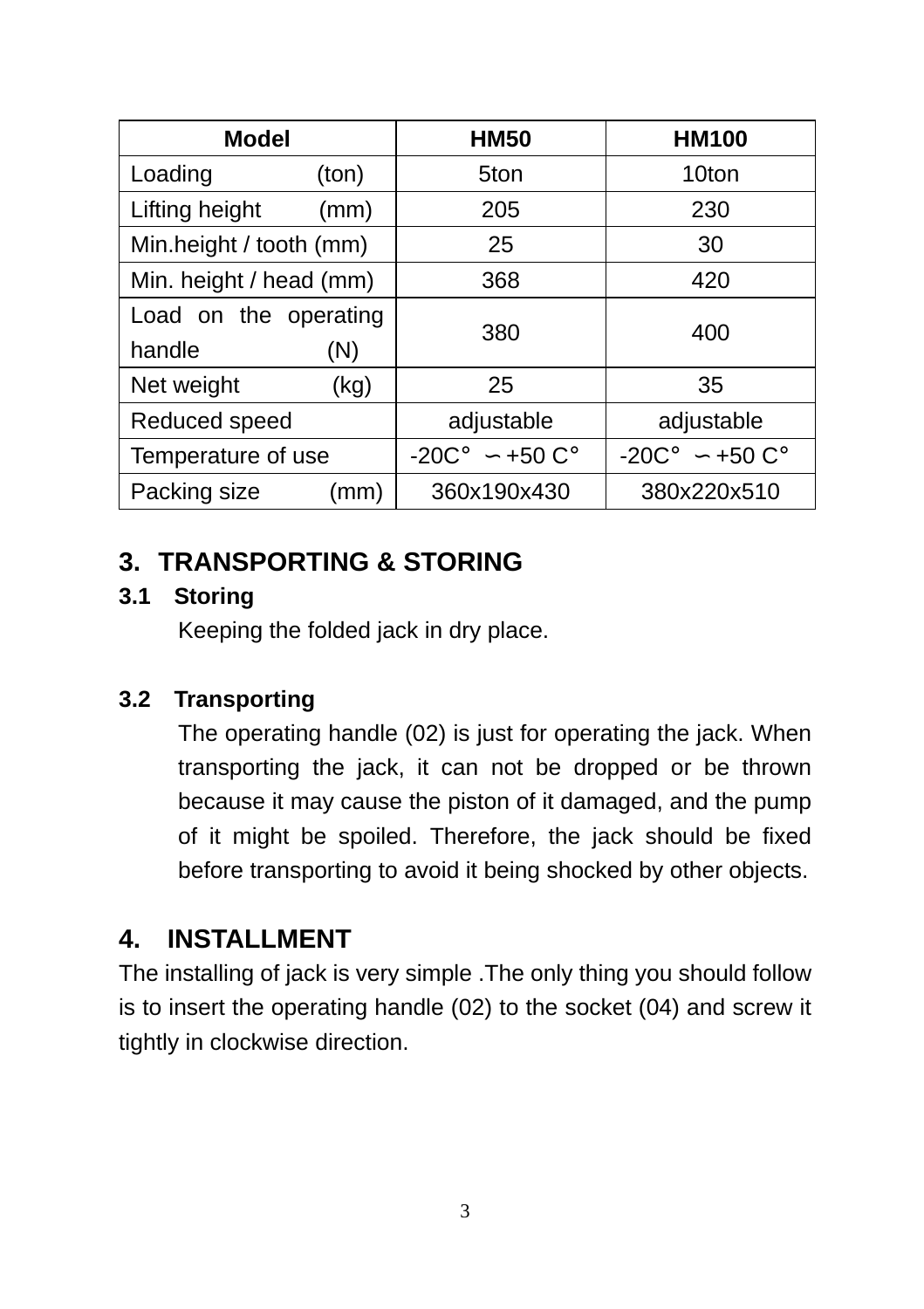# **5. OPERATING**

### **5.1 Scope of use**

When use this jack it shall be put on the fixed and solid place, such as reinforced concrete floor to lift or to move weight articles vertically or horizontally. In order to lift articles in such limited area of jack, some auxiliary pad can be placed under the base of it. The tooth plate (43) of jack should be put on the base, so that it can be folded inside when compacting the jack.



# **5.2 Method of operating**

### **5.2.1 Lifting**

Put a weight on the tooth plate of jack stable.

Attention: Can not use the front end of tooth plate to lift the weight.

Important point: When lifting the weight by the tooth plate, the weight should be closed to the head of jack to avoid the pillar (47) of jack being bent.

Please screw in the unload handle (16) tightly in clockwise direction before lifting.

Then press and lift the operating handle up and down repeatedly to pump the pressure to lift the weight. The lifting movement can be stopped immediately by stopping the lifting operation.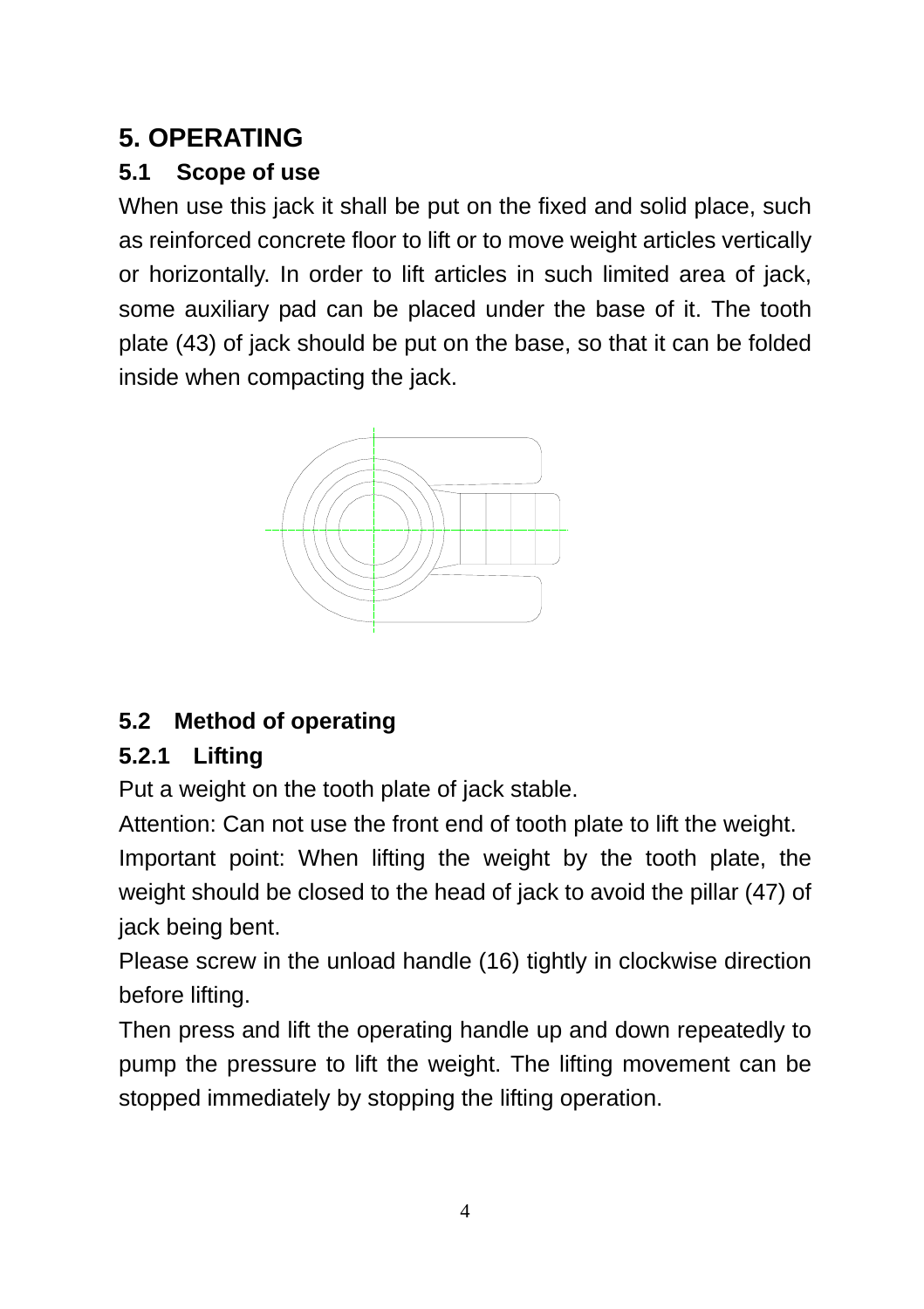### **5.2.2 Reducing**

Please screw out the unload handle slowly in anti-clockwise direction to reduce the weight step by step. But when screw up the round unload handle again, the reducing movement can be stopped instantly.

**Note:** When the jack is in unload condition, the head of it should be pressed to reduce its height.

Attention: If the jack is not in the state of maintaining, each part of it can not be dismantled except the operating handle.

#### **5.3 Safety standard**

5.3.1 The lifting of weight is dangerous operation, the appointed operators should be professional, be trained and be experienced.

5.3.2 Those extra weights can not be added on the lifted weight to avoid dropping accident happening.

5.3.3 Never exceed the recommended maximum limitation of lifting weight.

5.3.4 Please keep a safety distance with the lifted weight.

5.3.5 Never use the jack , or being changed or spoilt, or in bad condition itself.

5.3.6 When lifting the weight by tooth plate, please keep the weight closing to the head of jack to avoid the pillar of jack being bent. Please check the drawing again.

5.3.7 Please confirm that each support point of ground should be solid and stable including floor area and loading etc, then any type of operating should be handled on the plane surface only.

5.3.8 Please guarantee the lifted weight being stable during the whole lifting period to avoid it being turn over or being slipped. Each device shall be fixed before lifting.

5.3.9 Never operating the jack when people standing on the lifting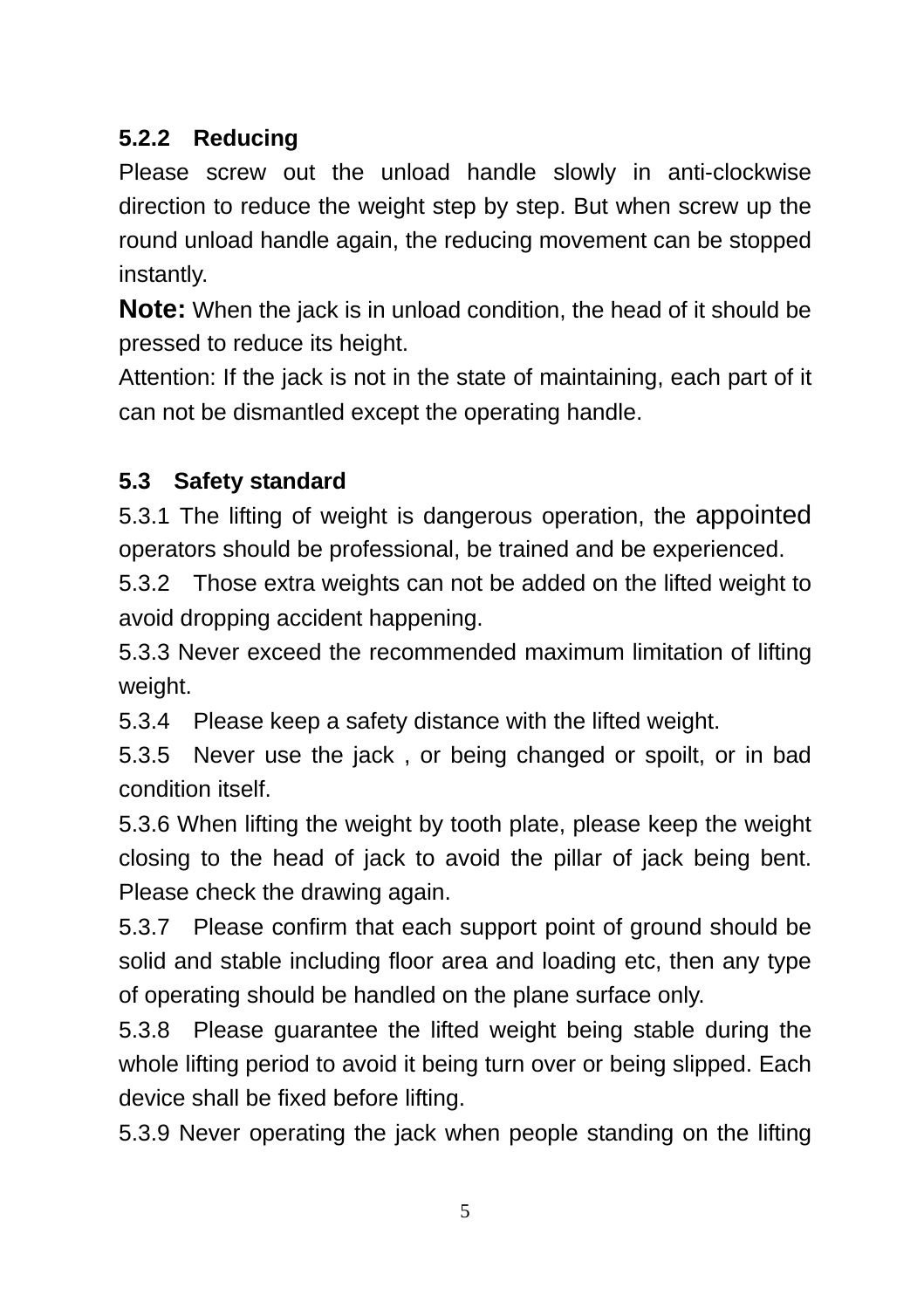weight.

5.3.10 Never use the front end of the tooth plate to lift weight. The tooth plate should be located in its base totally, the pushing point to the weight should close to the back end of tooth plate as far as possible.

5.3.11Never screw the adjustable screw (18),under any circumstance, otherwise a typical accident of jack-dropping might be happened. These parts (10,11,18,19,20,21) are the device of overloading protection.

5.3.12Never use the side of jack's head to lift weight. The weight should be contacted with the black shadow surface of the following pictures.



5.4.3 Operators should be very careful to use different jacks to lift a heavy-duty weight. It attention to the shifting of center of gravity during reducing or lifting the weight. The total lifting weight of all jacks should be larger than load of lifted weights.

5.4.4 The owner of jack should guarantee all of the stick labels concerning safety standards keeping on its relative locations, which should be replaced when they can not be read clearly.

5.4.5 This operation manual can not cover all situations, please follow each step of it cautiously.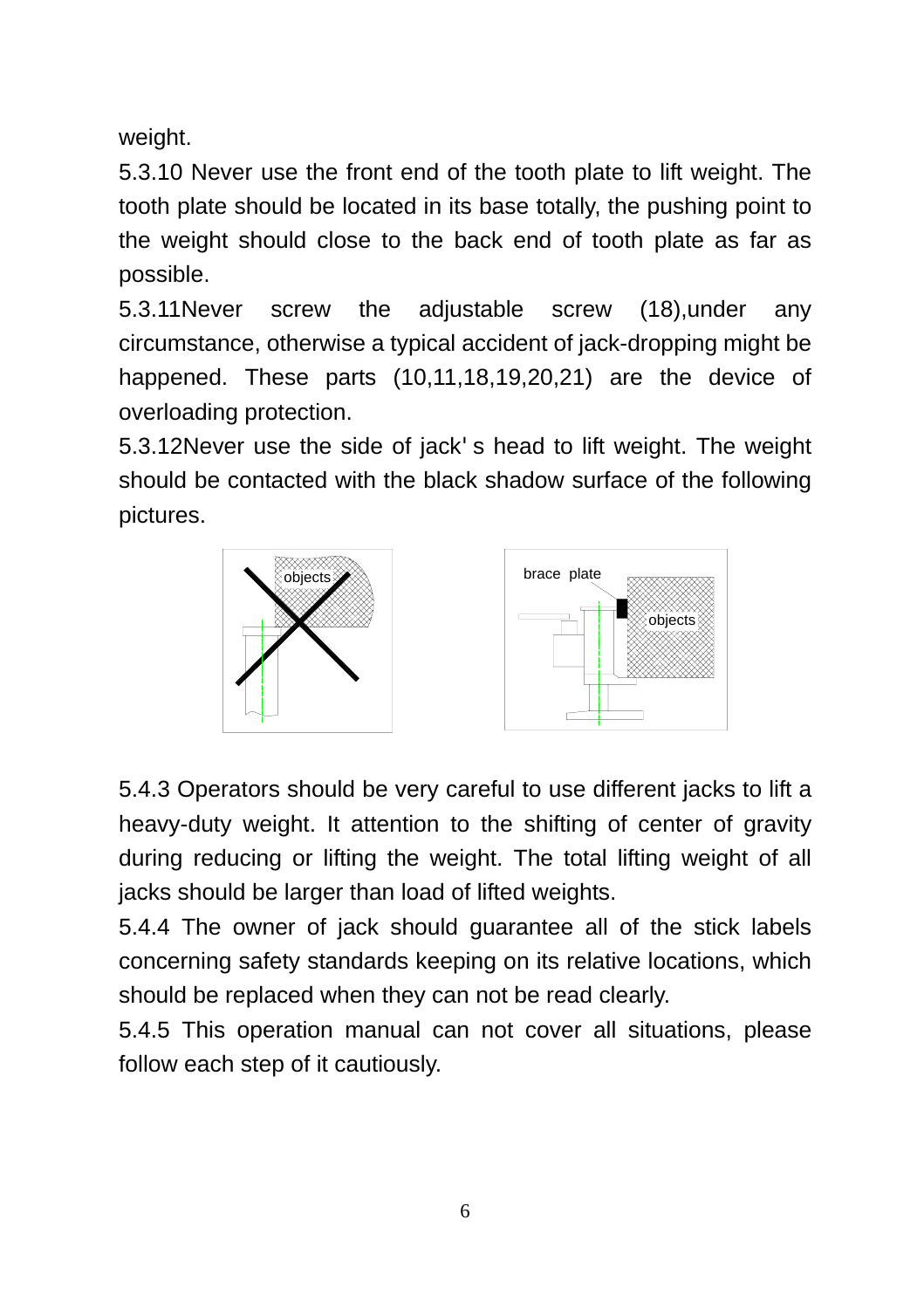# **6.MAINTAINING**

#### **6.1 Routine inspecting**

6.1.1 Before each operating, please inspect and confirm that:

(1) All of the stoppers and screws of jack have been screwed up tightly.

(2) The jack's pump without any oil-leaking.

(3) The pump body, tooth plate and its base without any cracking or form deformation happening-changing.

(4) The pump should be operated normally without loading.

6.1.2 Under the frequent use of the jack, the time of checking shall be shortened as well, and following checking points shall be emphasized:

(1) All of the jack stoppers, screws, and nuts should be screwed up sufficiently and should be adjusted when it necessary.

(2) When the jack is in loading state, please pump it totally until the release valve opening and without any oil-leaking (but the oil spot on the surface of pillar or valve stem is in normal).Please release the pressure of pump and check the pillar to confirm the pillar being flat and vertical without any shocking and scraping. If any damage of it being found the pillar should be changed in time.

(3) When the jack is reducing, operator should check whether the reducing movement is stable or not and it should be wedged (but some slight vibration is in normal).

(4) Please, carefully check all of the exterior parts of jack including, Pump body: no deformation, cracking and impacting on it;

Operating handle of pump: no deformation no over space in each plug, otherwise the old plug shall be replaced by a new one;

Tooth plate: no deformation & cracking;

Base: no deformation &cracking.

7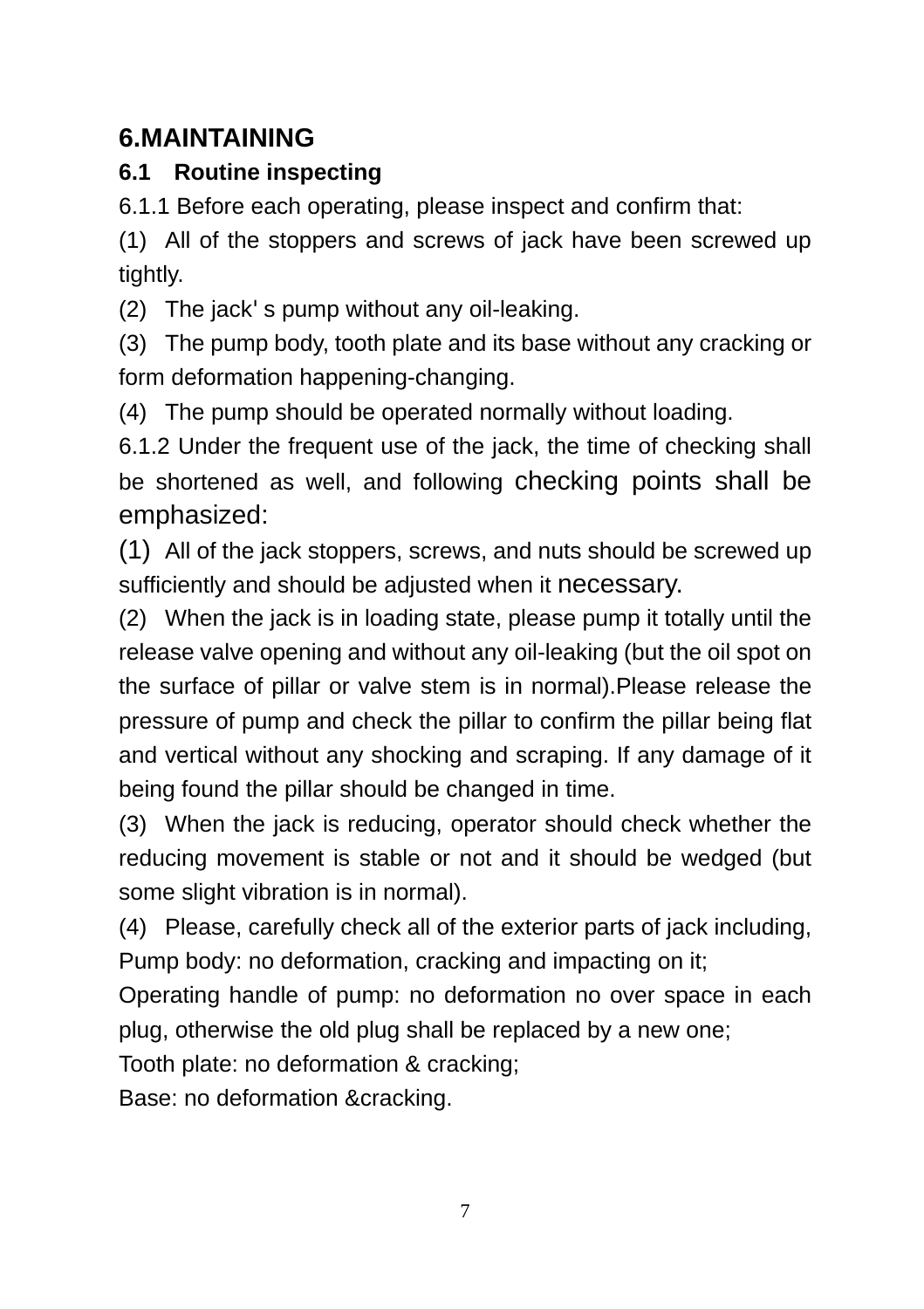# **7.ADD OIL**

If the jack can not be pumped up to its rated high-test position, you may have to add hydraulic oil into the oil tank. The hydraulic fluid to be used must have a quality of ISO VG22 or equivalence. Mixing of difference fluids is prohibited!

| <b>Items</b>   | Symptom                                                                           | <b>Possible cause</b>                               | <b>Aliments</b>                                                                                                                                                          |  |  |
|----------------|-----------------------------------------------------------------------------------|-----------------------------------------------------|--------------------------------------------------------------------------------------------------------------------------------------------------------------------------|--|--|
| 1              | Jack can not<br>pumped<br>be<br>up properly.                                      | The release valve<br>is not closed.                 | 1. Screw in the unload<br>handle (16) tightly in<br>clockwise direction.<br>2. Loose the screw<br>(37) to release the air<br>from the pump, then<br>screw in it tightly. |  |  |
| $\overline{2}$ | Jack can not<br>be released<br>down at the<br>top position                        | The release valve<br>is<br>not<br>opened<br>enough. | Screw out the unload<br>handle (16) in counter<br>- clockwise direction                                                                                                  |  |  |
| 3              | Jack can not<br>pumped<br>be<br>its<br>to<br>up<br>rated<br>high-test<br>position | Oil is not enough.                                  | Screw out the screw<br>(10), add hydraulic oil.                                                                                                                          |  |  |
| 4              | The oil has<br>leaked,<br>the<br>around<br>plunger.                               | Seals<br>are<br>worn<br>out.                        | Replace worn seals<br>with<br>seals<br>(8)<br>new<br>and (9) (in the spare<br>parts bag.                                                                                 |  |  |

# **8.TROBLE SHOOTING GUIDE**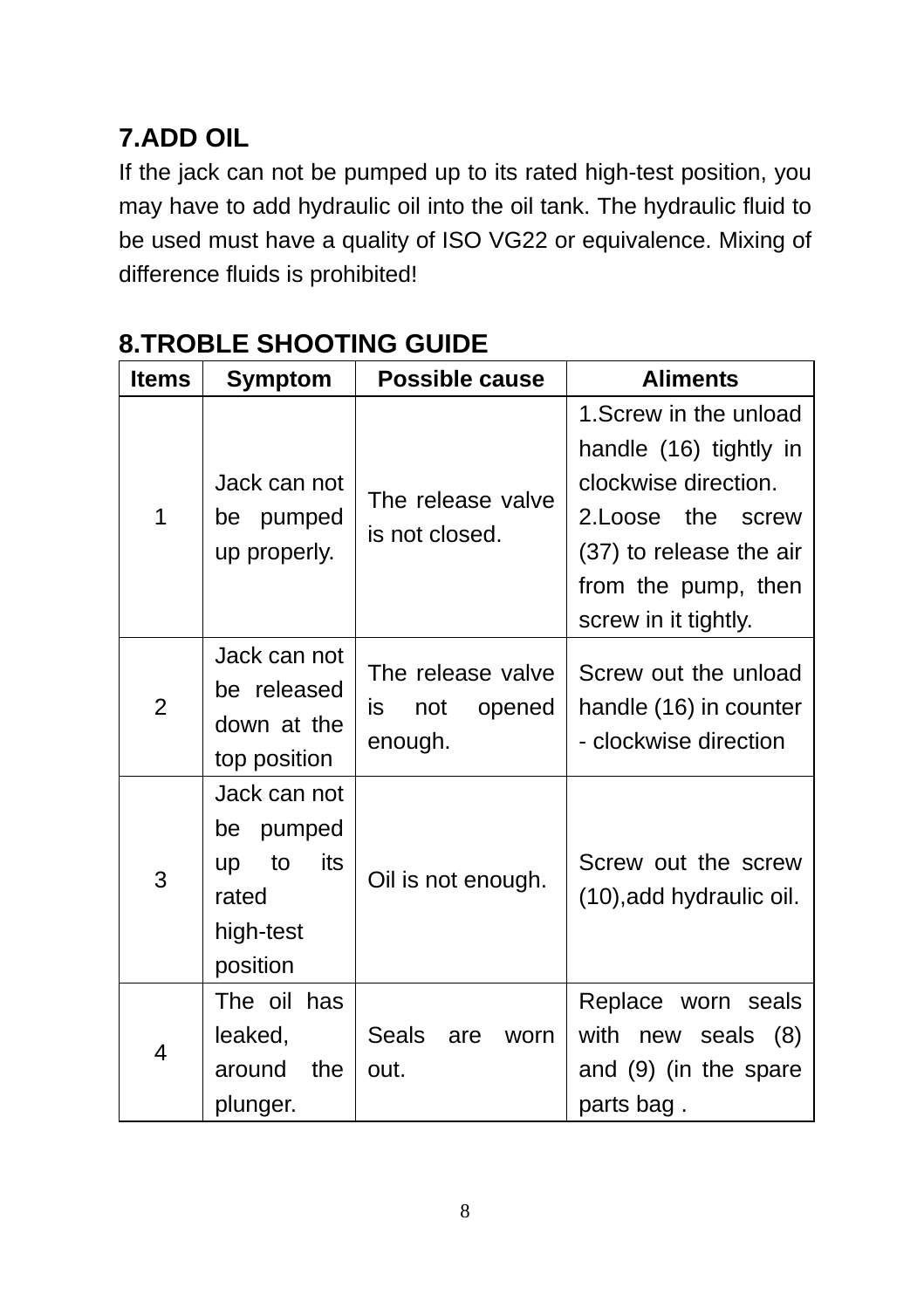# **9 .LIST OF PARTS**

|                |                        | <b>CODE OF</b> |                 |                |    |                        | <b>CODE OF</b> |            | <b>NUM</b>     |
|----------------|------------------------|----------------|-----------------|----------------|----|------------------------|----------------|------------|----------------|
| <b>NO</b>      | <b>NAME</b>            | <b>PART</b>    |                 | <b>NUM NO</b>  |    | <b>NAME</b>            | <b>PART</b>    |            |                |
|                |                        | 5t             | 10 <sub>t</sub> |                |    |                        | 5t             | <b>10t</b> |                |
| 1              | <b>Handle Grip</b>     | 501            | 501             | 1              | 25 | Ball                   | 525            | 525        | 3              |
| $\overline{c}$ | Handle                 | 502            | 502             | 1              | 26 | Spring                 | 526            | 526        | $\overline{c}$ |
| 3              | Snap Ring              | 503            | 503             | 6              | 27 | <b>Screw</b>           | 527            | 527        | $\overline{c}$ |
| 4              | Socket                 | 504            | 504             | 1              | 28 | Pump Body              | 528            | 528        | $\mathbf{1}$   |
| 5              | Pin                    | 505            | 505             | $\overline{2}$ | 29 | O-Ring                 | 529            | 529        | $\overline{c}$ |
| 6              | Plunger                | 506            | 506             | 1              | 30 | Y-Ring                 | 530            | 530        | 1              |
| $\overline{7}$ | Wiper                  | 507            | 507             | 1              | 31 | O-Ring                 | 531            | 531        | $\mathbf{1}$   |
| 8              | Back-Up Ring           | 508            | 508             | $\overline{2}$ | 32 | Valve Stem Bush        | 532            | 532        | $\mathbf{1}$   |
| 9              | O-Ring                 | 509            | 509             | $\overline{2}$ | 33 | Oil Pipe               | 533            | 533        | 1              |
| 10             | <b>Screw</b>           | 510            | 510             | 1              | 34 | <b>Retaining Ring</b>  | 534            | 534        | 1              |
| 11             | Gasket                 | 511            | 511             | 3              | 35 | Filter                 | 535            | 535        | $\mathbf{1}$   |
| 12             | Ball                   | 512            | 512             | 1              | 36 | <b>Flexible Bag</b>    | 536            | 1036       | 1              |
| 13             | O-Ring                 | 513            | 513             | 1              | 37 | <b>Screw</b>           | 537            | 537        | 1              |
| 14             | Release Rod            | 514            | 514             | 1              | 38 | Assemble Of Cylinder   | 538            | 1038       | 1              |
| 15             | Snap Ring              | 515            | 515             | 1              | 39 | <b>Steel Wire</b>      | 539            | 1039       | $\mathbf{1}$   |
| 16             | <b>Unload Handle</b>   | 516            | 516             | 1              | 40 | O-Ring                 | 540            | 1040       | 1              |
| 17             | <b>Screw</b>           | 517            | 517             | 1              | 41 | <b>Retaining Ring</b>  | 541            | 1041       | $\overline{c}$ |
| 18             | <b>Adjusting Screw</b> | 518            | 518             | 1              | 42 | <b>Bush</b>            | 542            | 1042       | $\overline{2}$ |
| 19             | Spring                 | 519            | 519             | 1              | 43 | <b>Forked Mounting</b> | 543            | 1043       | 1              |
| 20             | <b>Ball Seat</b>       | 520            | 520             | 1              | 44 | Y-Ring                 | 544            | 1044       | $\mathbf{1}$   |
| 21             | Ball                   | 521            | 521             | 1              | 45 | Snap Ring              | 545            | 1045       | 1              |
| 22             | Linkage                | 522            | 522             | 1              | 46 | <b>Limit Block</b>     | 546            | 1046       | 1              |
| 23             | <b>Screw</b>           | 523            | 523             | 4              | 47 | Pillar                 | 547            | 1047       | 1              |
| 24             | Pin                    | 524            | 524             | $\mathbf 1$    |    |                        |                |            |                |